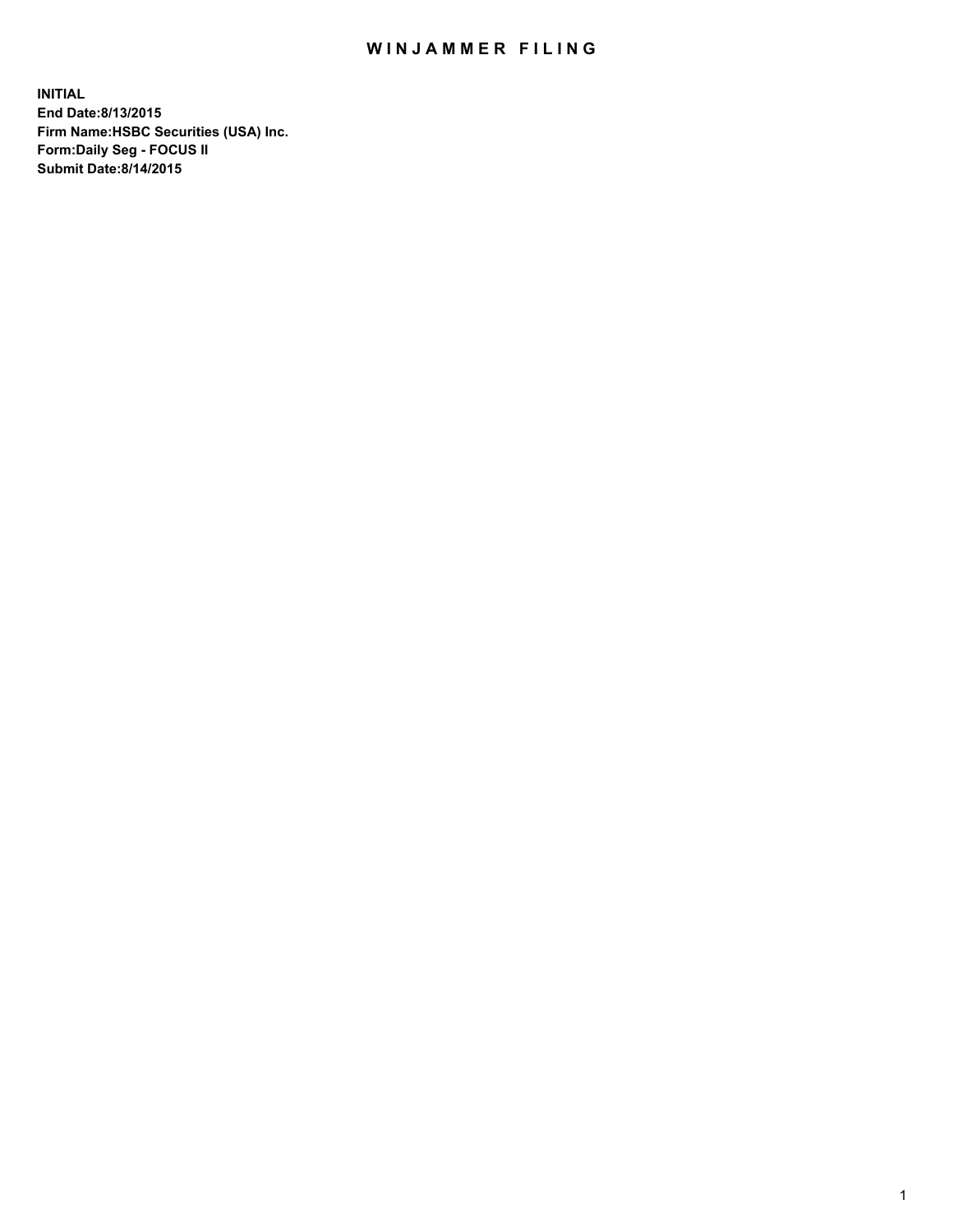## **INITIAL End Date:8/13/2015 Firm Name:HSBC Securities (USA) Inc. Form:Daily Seg - FOCUS II Submit Date:8/14/2015 Daily Segregation - Cover Page**

| Name of Company<br><b>Contact Name</b><br><b>Contact Phone Number</b><br><b>Contact Email Address</b>                                                                                                                                                                                                                          | <b>HSBC Securities (USA) Inc.</b><br>Steven richardson<br>212-525-6445<br>steven.richardson@us.hsbc.com |
|--------------------------------------------------------------------------------------------------------------------------------------------------------------------------------------------------------------------------------------------------------------------------------------------------------------------------------|---------------------------------------------------------------------------------------------------------|
| FCM's Customer Segregated Funds Residual Interest Target (choose one):<br>a. Minimum dollar amount: ; or<br>b. Minimum percentage of customer segregated funds required:%; or<br>c. Dollar amount range between: and; or<br>d. Percentage range of customer segregated funds required between: % and %.                        | 50,000,000<br>0 <sub>0</sub><br>0 <sub>0</sub>                                                          |
| FCM's Customer Secured Amount Funds Residual Interest Target (choose one):<br>a. Minimum dollar amount: ; or<br>b. Minimum percentage of customer secured funds required:%; or<br>c. Dollar amount range between: and; or<br>d. Percentage range of customer secured funds required between:% and%.                            | 10,000,000<br><u>0</u><br>0 <sub>0</sub><br>0 <sub>0</sub>                                              |
| FCM's Cleared Swaps Customer Collateral Residual Interest Target (choose one):<br>a. Minimum dollar amount: ; or<br>b. Minimum percentage of cleared swaps customer collateral required:% ; or<br>c. Dollar amount range between: and; or<br>d. Percentage range of cleared swaps customer collateral required between:% and%. | 70,000,000<br>00<br><u>00</u>                                                                           |

Attach supporting documents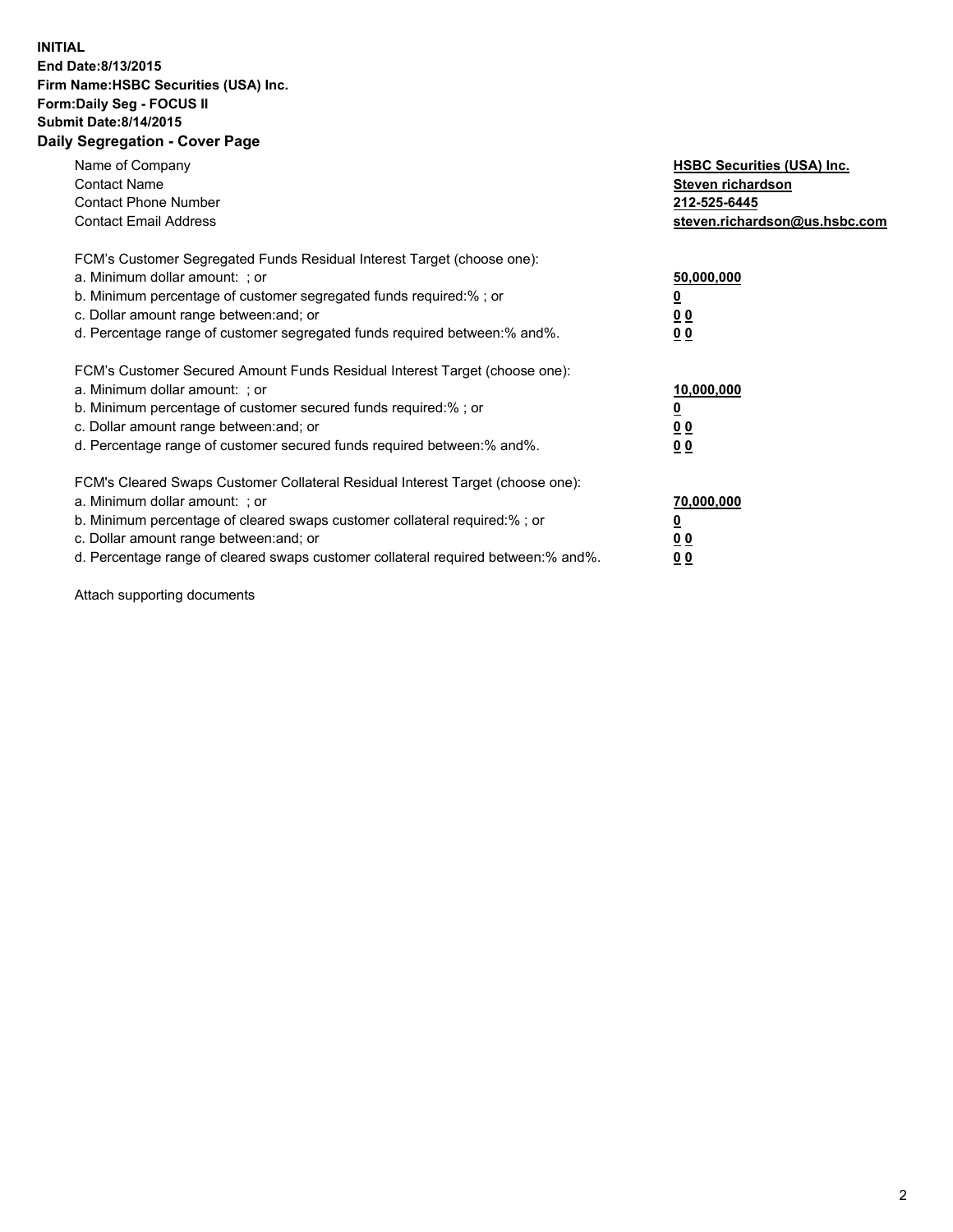**INITIAL End Date:8/13/2015 Firm Name:HSBC Securities (USA) Inc. Form:Daily Seg - FOCUS II Submit Date:8/14/2015 Daily Segregation - Secured Amounts**

Foreign Futures and Foreign Options Secured Amounts Amount required to be set aside pursuant to law, rule or regulation of a foreign government or a rule of a self-regulatory organization authorized thereunder **0** [7305] 1. Net ledger balance - Foreign Futures and Foreign Option Trading - All Customers A. Cash **54,382,180** [7315] B. Securities (at market) **42,923,911** [7317] 2. Net unrealized profit (loss) in open futures contracts traded on a foreign board of trade **5,067,503** [7325] 3. Exchange traded options a. Market value of open option contracts purchased on a foreign board of trade **0** [7335] b. Market value of open contracts granted (sold) on a foreign board of trade **0** [7337] 4. Net equity (deficit) (add lines 1. 2. and 3.) **102,373,594** [7345] 5. Account liquidating to a deficit and account with a debit balances - gross amount **892,972** [7351] Less: amount offset by customer owned securities **-890,509** [7352] **2,463** [7354] 6. Amount required to be set aside as the secured amount - Net Liquidating Equity Method (add lines 4 and 5) **102,376,057** [7355] 7. Greater of amount required to be set aside pursuant to foreign jurisdiction (above) or line 6. **102,376,057** [7360] FUNDS DEPOSITED IN SEPARATE REGULATION 30.7 ACCOUNTS 1. Cash in banks A. Banks located in the United States **38,972,586** [7500] B. Other banks qualified under Regulation 30.7 **0** [7520] **38,972,586** [7530] 2. Securities A. In safekeeping with banks located in the United States **42,923,911** [7540] B. In safekeeping with other banks qualified under Regulation 30.7 **0** [7560] **42,923,911** [7570] 3. Equities with registered futures commission merchants A. Cash **0** [7580] B. Securities **0** [7590] C. Unrealized gain (loss) on open futures contracts **0** [7600] D. Value of long option contracts **0** [7610] E. Value of short option contracts **0** [7615] **0** [7620] 4. Amounts held by clearing organizations of foreign boards of trade A. Cash **0** [7640] B. Securities **0** [7650] C. Amount due to (from) clearing organization - daily variation **0** [7660] D. Value of long option contracts **0** [7670] E. Value of short option contracts **0** [7675] **0** [7680] 5. Amounts held by members of foreign boards of trade A. Cash **49,459,802** [7700] B. Securities **0** [7710] C. Unrealized gain (loss) on open futures contracts **5,067,503** [7720] D. Value of long option contracts **0** [7730] E. Value of short option contracts **0** [7735] **54,527,305** [7740] 6. Amounts with other depositories designated by a foreign board of trade **0** [7760] 7. Segregated funds on hand **0** [7765] 8. Total funds in separate section 30.7 accounts **136,423,802** [7770] 9. Excess (deficiency) Set Aside for Secured Amount (subtract line 7 Secured Statement Page 1 from Line 8) **34,047,745** [7380] 10. Management Target Amount for Excess funds in separate section 30.7 accounts **10,000,000** [7780] 11. Excess (deficiency) funds in separate 30.7 accounts over (under) Management Target **24,047,745** [7785]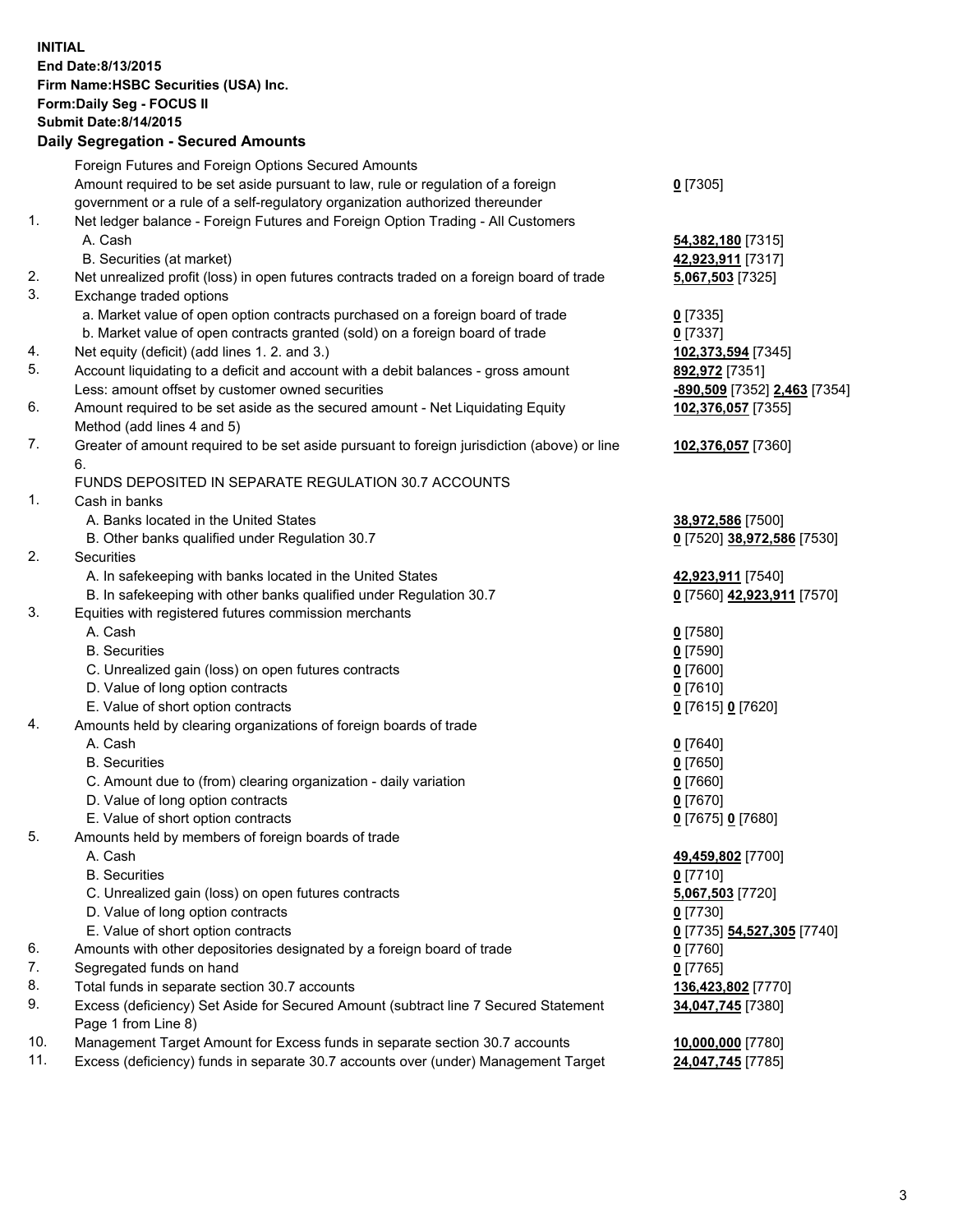| <b>INITIAL</b>                        |                                                                                     |                                  |  |  |  |  |
|---------------------------------------|-------------------------------------------------------------------------------------|----------------------------------|--|--|--|--|
| End Date: 8/13/2015                   |                                                                                     |                                  |  |  |  |  |
| Firm Name: HSBC Securities (USA) Inc. |                                                                                     |                                  |  |  |  |  |
| Form: Daily Seg - FOCUS II            |                                                                                     |                                  |  |  |  |  |
|                                       | <b>Submit Date: 8/14/2015</b>                                                       |                                  |  |  |  |  |
|                                       | Daily Segregation - Segregation Statement                                           |                                  |  |  |  |  |
|                                       | SEGREGATION REQUIREMENTS(Section 4d(2) of the CEAct)                                |                                  |  |  |  |  |
| 1.                                    | Net ledger balance                                                                  |                                  |  |  |  |  |
|                                       | A. Cash                                                                             | 245,301,448 [7010]               |  |  |  |  |
|                                       | B. Securities (at market)                                                           | 727,307,490 [7020]               |  |  |  |  |
| 2.                                    | Net unrealized profit (loss) in open futures contracts traded on a contract market  | 69,062,082 [7030]                |  |  |  |  |
| 3.                                    | Exchange traded options                                                             |                                  |  |  |  |  |
|                                       | A. Add market value of open option contracts purchased on a contract market         | 111,157,689 [7032]               |  |  |  |  |
|                                       | B. Deduct market value of open option contracts granted (sold) on a contract market | -8,518,159 [7033]                |  |  |  |  |
| 4.                                    | Net equity (deficit) (add lines 1, 2 and 3)                                         | 1,144,310,550 [7040]             |  |  |  |  |
| 5.                                    | Accounts liquidating to a deficit and accounts with                                 |                                  |  |  |  |  |
|                                       | debit balances - gross amount                                                       | 2,820,379 [7045]                 |  |  |  |  |
|                                       | Less: amount offset by customer securities                                          | -2,479,675 [7047] 340,704 [7050] |  |  |  |  |
| 6.                                    | Amount required to be segregated (add lines 4 and 5)                                | 1,144,651,254 [7060]             |  |  |  |  |
|                                       | FUNDS IN SEGREGATED ACCOUNTS                                                        |                                  |  |  |  |  |
| 7.                                    | Deposited in segregated funds bank accounts                                         |                                  |  |  |  |  |
|                                       | A. Cash                                                                             | 59,668,398 [7070]                |  |  |  |  |
|                                       | B. Securities representing investments of customers' funds (at market)              | $0$ [7080]                       |  |  |  |  |
|                                       | C. Securities held for particular customers or option customers in lieu of cash (at | 113,916,080 [7090]               |  |  |  |  |
|                                       | market)                                                                             |                                  |  |  |  |  |
| 8.                                    | Margins on deposit with derivatives clearing organizations of contract markets      |                                  |  |  |  |  |
|                                       | A. Cash                                                                             | 148,261,208 [7100]               |  |  |  |  |
|                                       | B. Securities representing investments of customers' funds (at market)              | 149,505,000 [7110]               |  |  |  |  |
|                                       | C. Securities held for particular customers or option customers in lieu of cash (at | 613,391,410 [7120]               |  |  |  |  |
|                                       | market)                                                                             |                                  |  |  |  |  |
| 9.                                    | Net settlement from (to) derivatives clearing organizations of contract markets     | <mark>-7,677,464</mark> [7130]   |  |  |  |  |
| 10.                                   | Exchange traded options                                                             |                                  |  |  |  |  |
|                                       | A. Value of open long option contracts<br>B. Value of open short option contracts   | 111,157,689 [7132]               |  |  |  |  |
| 11.                                   | Net equities with other FCMs                                                        | -8,518,159 [7133]                |  |  |  |  |
|                                       | A. Net liquidating equity                                                           | 92,349,125 [7140]                |  |  |  |  |
|                                       | B. Securities representing investments of customers' funds (at market)              | $0$ [7160]                       |  |  |  |  |
|                                       | C. Securities held for particular customers or option customers in lieu of cash (at | $0$ [7170]                       |  |  |  |  |
|                                       | market)                                                                             |                                  |  |  |  |  |
| 12.                                   | Segregated funds on hand                                                            | $0$ [7150]                       |  |  |  |  |
| 13.                                   | Total amount in segregation (add lines 7 through 12)                                | 1,272,053,287 [7180]             |  |  |  |  |
| 14.                                   | Excess (deficiency) funds in segregation (subtract line 6 from line 13)             | 127,402,033 [7190]               |  |  |  |  |
| 15.                                   | Management Target Amount for Excess funds in segregation                            | 50,000,000 [7194]                |  |  |  |  |
| 16.                                   | Excess (deficiency) funds in segregation over (under) Management Target Amount      | 77,402,033 [7198]                |  |  |  |  |

16. Excess (deficiency) funds in segregation over (under) Management Target Amount Excess